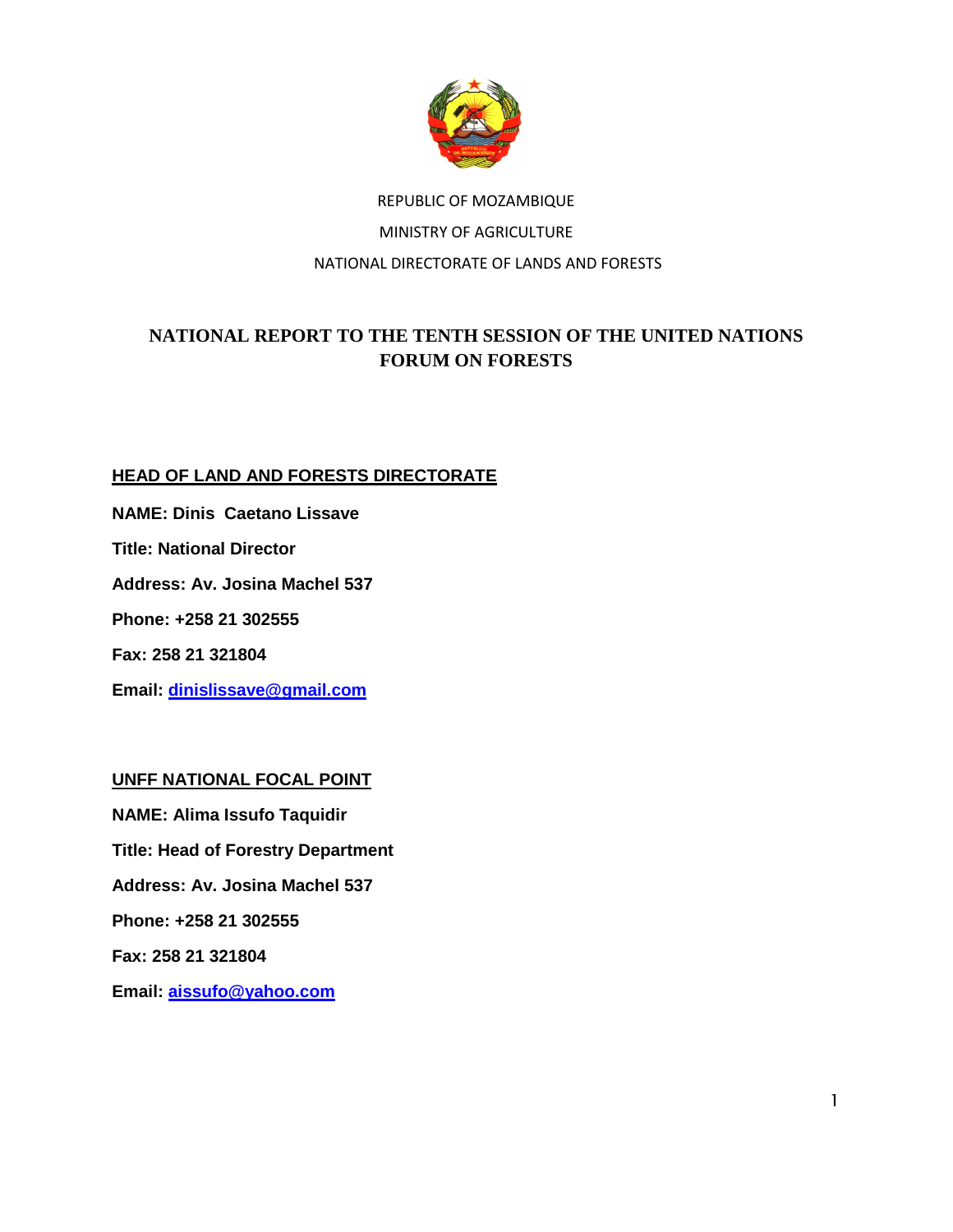#### **Introduction**

- 1. In Mozambique, the exploitation of forest resources is governed by the Policy and of Forests and Wildlife Development Strategy, Forestry and Wildlife Law 10/99 and its Regulation approved by Decree 12/2002 of June 6, which resulted from a participatory process.
- 2. One of the major challenge of the forestry sector in Mozambique is to establish the means to implement the sustainable forest management, through partnerships with different institutions that deal with forest management.
- 3. The present report aims to provide, in summary, the information on key actions undertaken during the period from 2005 to 2011 under the sustainable management of forests, taking into account the four (4) overall objectives of Forests, which are set out on the Non-Legally Binding Instrument (NLBI), adopted by the Economic and Social Council of the United Nations in 2007.

#### **Global Objective 1**

**Reverse the loss of forestry cover worldwide through sustainable forest management, including protection, restoration, afforestation and reforestation, and Increase Efforts to Prevent forest degradation Studies and inventories of resources** 

4. Conducted from 2005 to 2007, the National Forest Inventory which allowed us to know that Mozambique still has a large forest cover with forests of different densities and composition, occupying an area equivalent to 70% of the total area of the country and the commercial value being exploited at a level of about 515.7 to 640.5 thousand m3 per year. The area covered with forests is estimated at 40.1 million hectares (51%), of which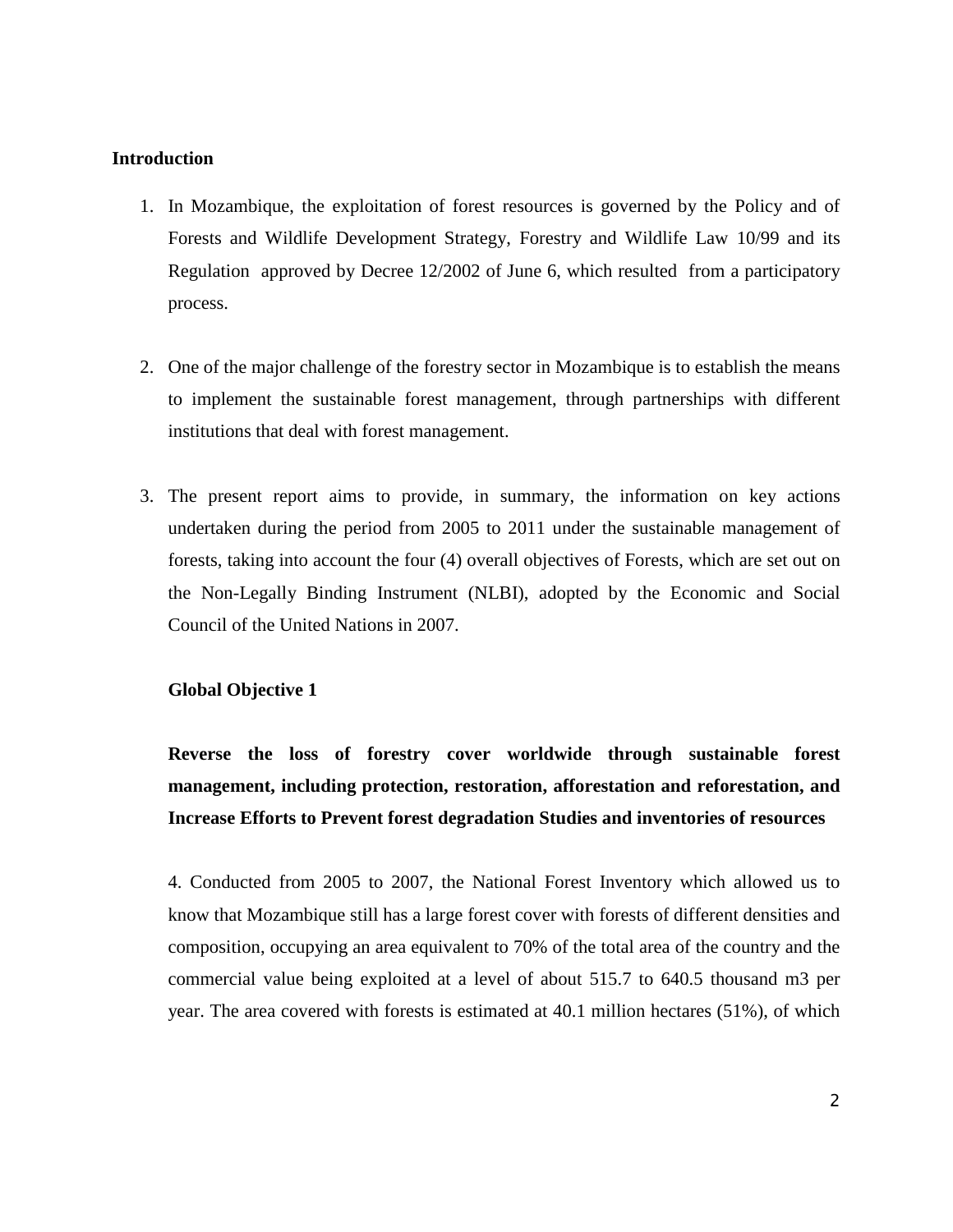26.9 million are suitable for the production of commercially valuable timber, and 13.2 million hectares are conservation areas.

5. The area of logging indigenous forest in a sustainable manner has gradually increased. Currently the country has 179 approved forest concessions, occupying an area of about 7 million hectares. On average, each year 15 Forest concessions are authorized and 14 forest management plans are approved.

6. In order to protect certain species and increase local processing and export of processed wood, various timber-producing species were reclassified for  $1<sup>st</sup>$  class, which according to the law, are prohibited to be exported as logs.

7. National Afforestation Strategy and its action plan prepared and approved, which highlights the three types of afforestation: commercial and industrial, energy supply and conservation purposes. All types have a strong involvement of the communities surrounding the implementations areas. One community leader one woodlot and one child one tree is a new Presidential Initiative to guarantee the involvement of the society on the increase of forest cover nationwide.

8. A study that led to the identification of about 7 million ha with potential for reforestation in five provinces of central and northern areas of the country took place.

9. From 2005 to 2011, approximately 65 000 hectares were planted nationwide, resulting in the generation of about 8000 jobs.

10. Several projects were approved for establishment of commercial forest plantations at large scale in the provinces of Niassa, Nampula and Zambezia, Northern Mozambique, which will boost rural development with emphasis on job creation, increase of family income and improvement of gross income.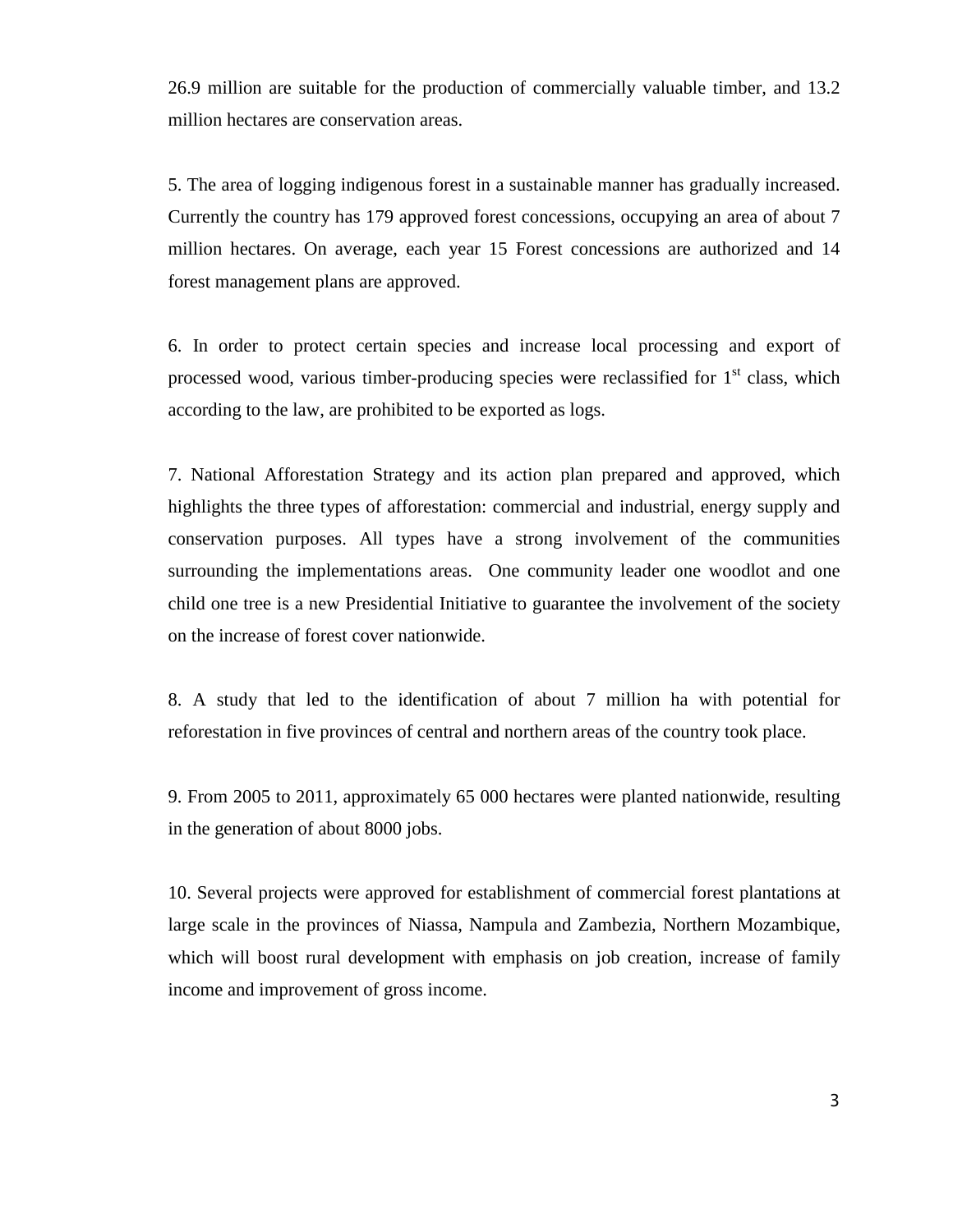11. In 2011 revision was made to the Regulation of the Law of Forestry and Wildlife (2002). The review focused on: a review of the penalties of forest and wildlife offenses; revision of rates of logging; revision of the model of exploration under a simple license (without management plan), regulation of matters relating to reforestation.

#### **Prevention and control of wild fires**

12. The National Prevention and Control of wild fire Programme was approved, and it defines actions to be developed by the agrarian, environment and civil society in this matter. This program serves as the basis for the development of provincial programs with the involvement of other relevant institutions.

13. Campaigns were carried out for environmental education at the national level, using lectures, dissemination of basic techniques for preventing and combating the wild fires, distribution of awareness material and conduct of trainings for Management Committees. Promoted various activities such as beekeeping (distribution of hives and beekeeping quits), the level of communities as a contribution to reducing and combating the fires.

#### **Law Enforcement of Forestry and wildlife activities**

14. A Participatory Law Enforcement for Forest and Wildlife Strategy and its Action Plan was elaborated in Mozambique and it integrates the concepts of prevention, detection and censure, to reduce illegal activities, in addition to predict the enhancement of human and technical resources.

15. The Manual on Legislation for Forestry and Wildlife, has been developed and published in two volumes: Volume I includes an interpretation of the law and rules of Forestry and Wildlife and the Volume II includes tables for complementary techniques. This manual is intended to simplify the language of legislation, making it accessible to all users especially to the Law enforcement agent (Patrol agent).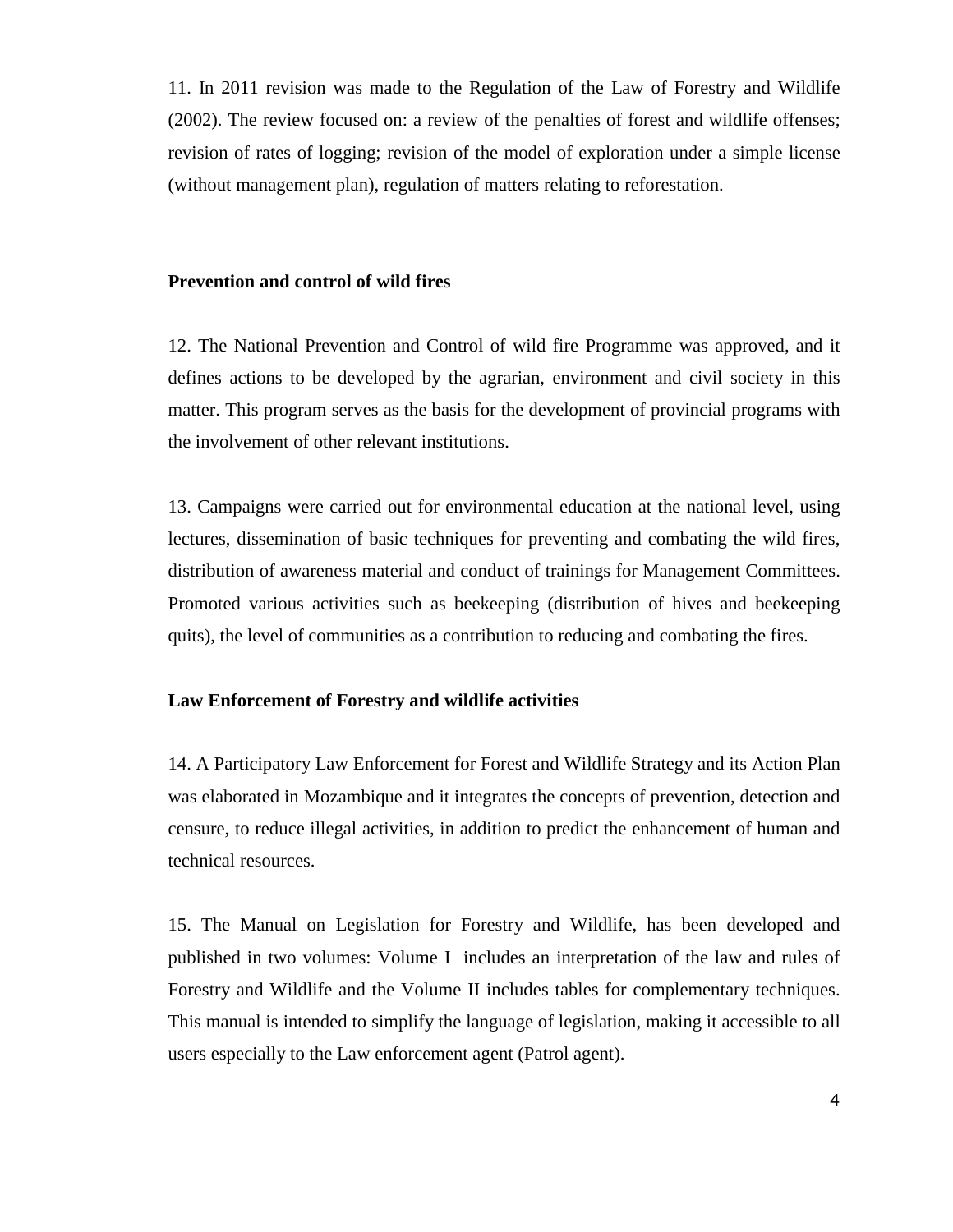16. The Ministerial Diploma which will allocate 50% of the values from the fines paid by the laws breakers to the law enforcement agents and all those who participated in this process was prepared and is being implemented allowing a better collaboration of the people involved on the patrol chain.

17. Conducted training and capacity building to the state and community law enforcement agents in the implementation of forest and wildlife legislation.

18. Hired 201 new forestry and wildlife inspectors, ex- members of the Defence Forces and security

#### **Global Objective 2**

# **Enhance forest-based Economic, social an Environmental benefits, including by Improving the livelihoods of forest people dependent**

19. The Government of Mozambique has adopted and is implementing the Ministerial Diploma No. 93/05 of 04 May, establishing mechanisms for channeling of 20% of the rate of harvesting of forest and wildlife for the benefit of local communities living in areas where the exploitation of these resources occurs. As a result of the implementation of these diploma, were identified in the whole country, 1189 beneficiary communities, of which, 896 communities were organized into committees for natural resource management. From this total, 861 had benefited with around 104 million Metical's (about 3.7 millions USD).

20. Through the forest concessions established, the communities benefit from employment, rehabilitation and / or construction of some infrastructure (roads, schools, and water holes), agricultural inputs, etc.

21. Through reforestation projects, community members also benefit from employment,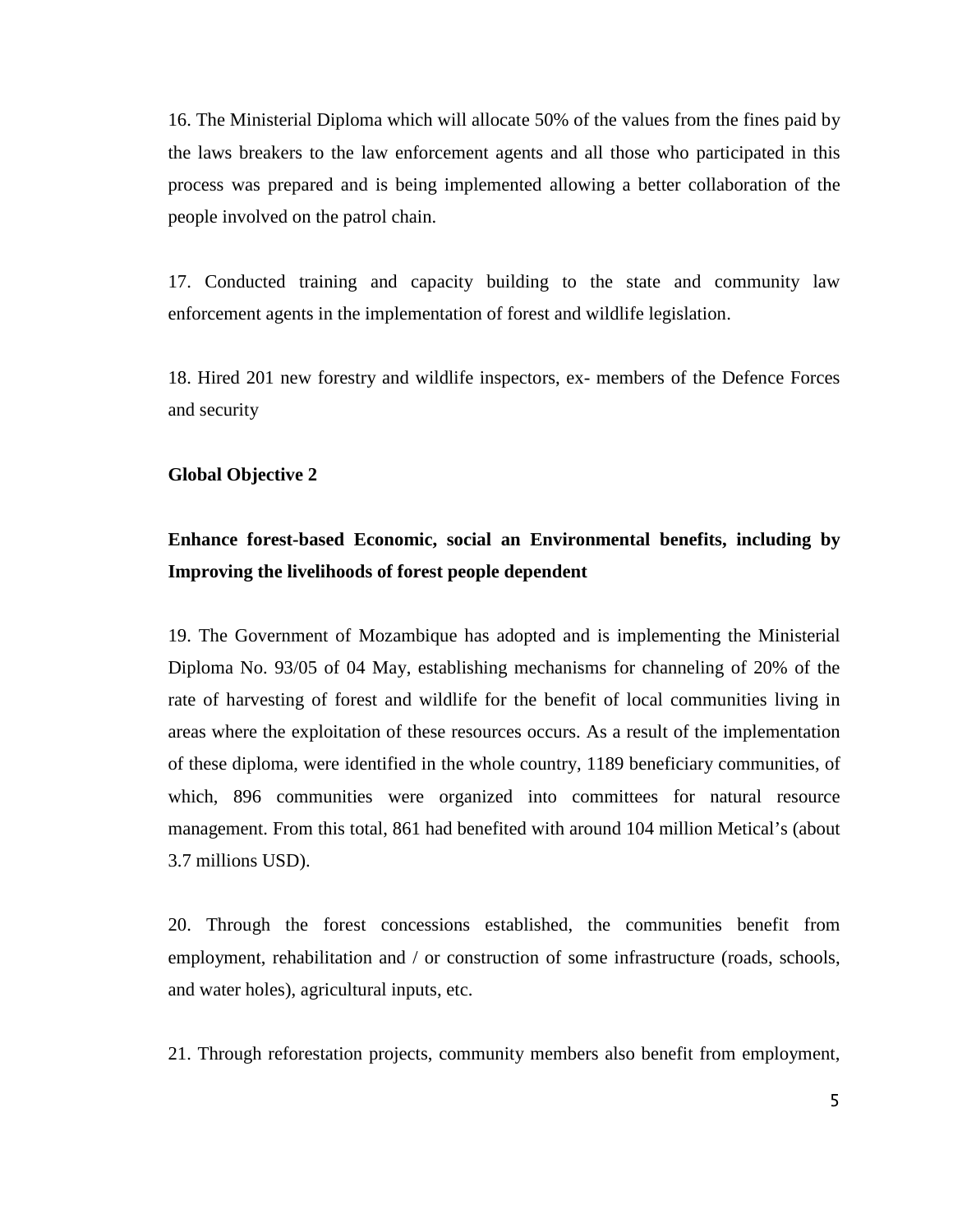which contribute to achieve the important objective of the Government of Mozambique, which is the poverty reduction.

22. Decree 12/2002 restricts the export of round timber species first class, forcing its local processing, which increases the possibility of more jobs in the country.

23. Approved law overvaluation of the wood and its respective regulation. The Regulation defines that 40% of the revenue from the rate overvaluation wood accrue to the activities of reforestation and Low enforcement.

#### **Global objective 3**

**Significantly Increase the area of protected forests worldwide and other areas of sustainable managed forests, as well as the Proportion of forest products from sustainable managed forests** 

24. A survey of the current situation of forest reserves in the country has been conducted in order to assess their conservation status for further definition of the subsequent steps (maintenance, rehabilitation or extinction).

#### **Global Objective 4**

**Reverse the decline in Official Development Assistance for sustainable forest management and mobilize Increased significantly, new and additional financial resources from all sources for the Implementation of sustainable forest management**

25. A finance agreement was signed with the Government of Italy under the Integrated Program for Agricultural Development (PIDA) for the period 2004-2007, which had as objectives: **(i)** assess and monitor the extent, status and changes of the forest as accurate as possible by applying the integrated inventory at provincial and national levels,